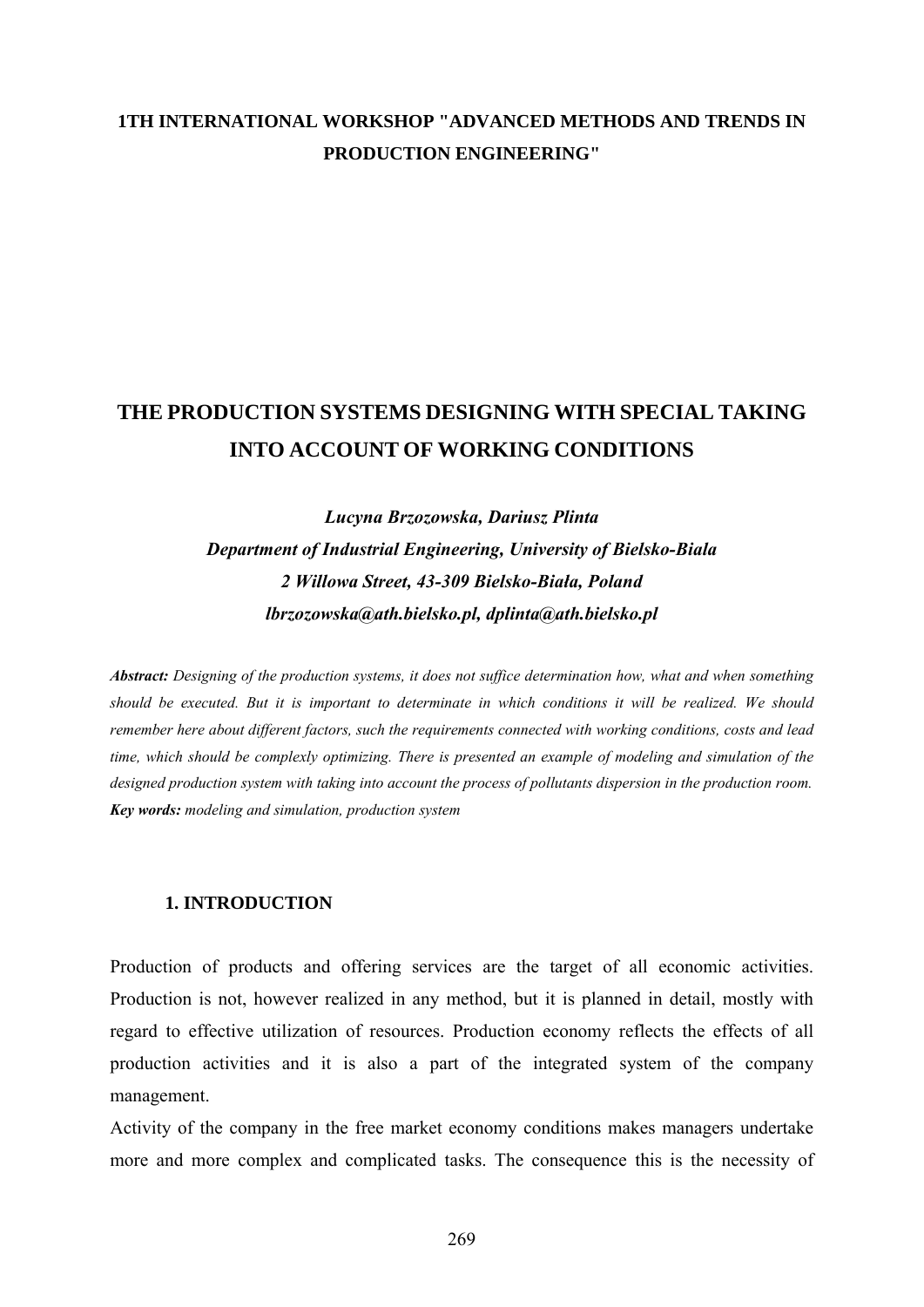synchronization of increasing quantities of the technological factors what brings looking for more effective methods of control of the production processes. Control of the production planning is one of the most important tasks of the company. The target of these activities is to manufacture the products at the planned time. Furthermore, they have to fulfill the qualitative requirements and their manufacture costs should be as low as possible. It is possible to understand production systems designing as creating of the conditions to appearing the smooth and effective manufacturing processes run.

New tendencies within the company organisational field, which have also an influence on the computer systems, have a meaningful influence on development of production planning and control. Furthermore, modelling and simulation becomes more and more essential method. Thanks to simulation it is possible to analyze not only the time and costs of realization of different production orders (the whole manufacturing process), but it is possible also to execute analyses of particular working operations. It is also possible to simulate the changing working conditions, for example the emission of harmful pollutants.

With designing of the production system there are realized activities leading to limitation of concentration of pollutants (dust or harmful compounds) especially from the point of view of the health and comfort of the work. There becomes very important the suitable (optimal) ventilation, allowing to transport the polluted air, faster and more effective, outside the object. Equally important, there is the question of expansion on impurities in the closed room (the industrial hall), which is forced by the way of ventilation and intensity of emission sources and their location.

#### **2. MODELING AND SIMULATION OF PRODUCTION SYSTEMS**

For set product and the planned size of production by the modeling and simulation it is possible to determine comparatively easily and quickly the parameters of the designed production system, for example the necessary machines, their duty, the necessary workers' quantity and means of transport. After warm-up period, if there are correctly chosen resources, it comes to stabilize of the production. System achieves the settled state. By choosing suitably resources there is created the model of production system, which approaches with one's parameters to optimum solution gradually [3, 4].

The optimization, which is achieved by the modeling and simulation of the designed production system, can for example concern:

− selection of workers,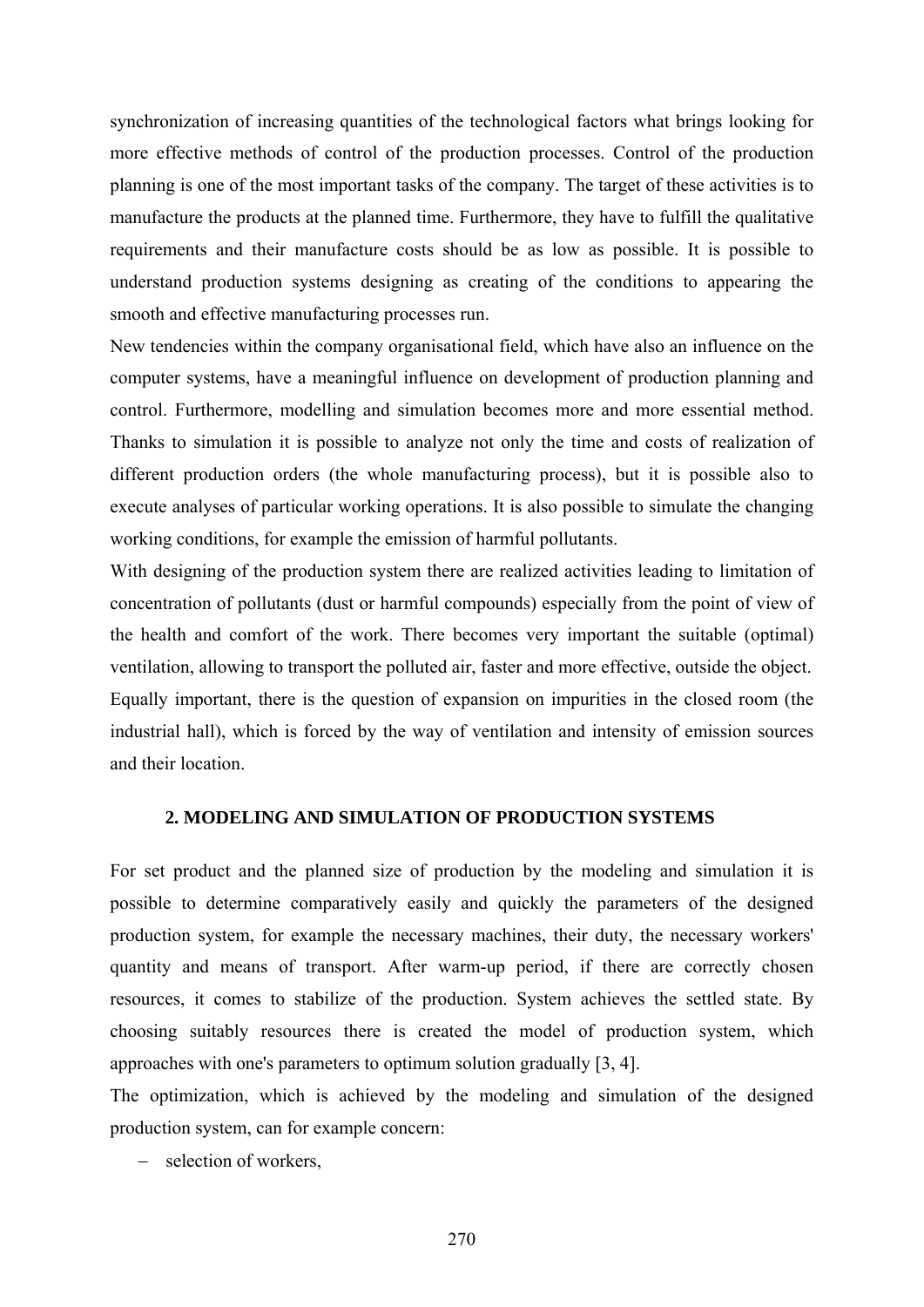- − selection of machines,
- setting of workplaces,
- − selection of transport means,
- − location and size of buffers.



**Fig.1.** *The run of project realization using the modeling and simulation method* 



**Fig.2.** *Simulation model of the designed production department*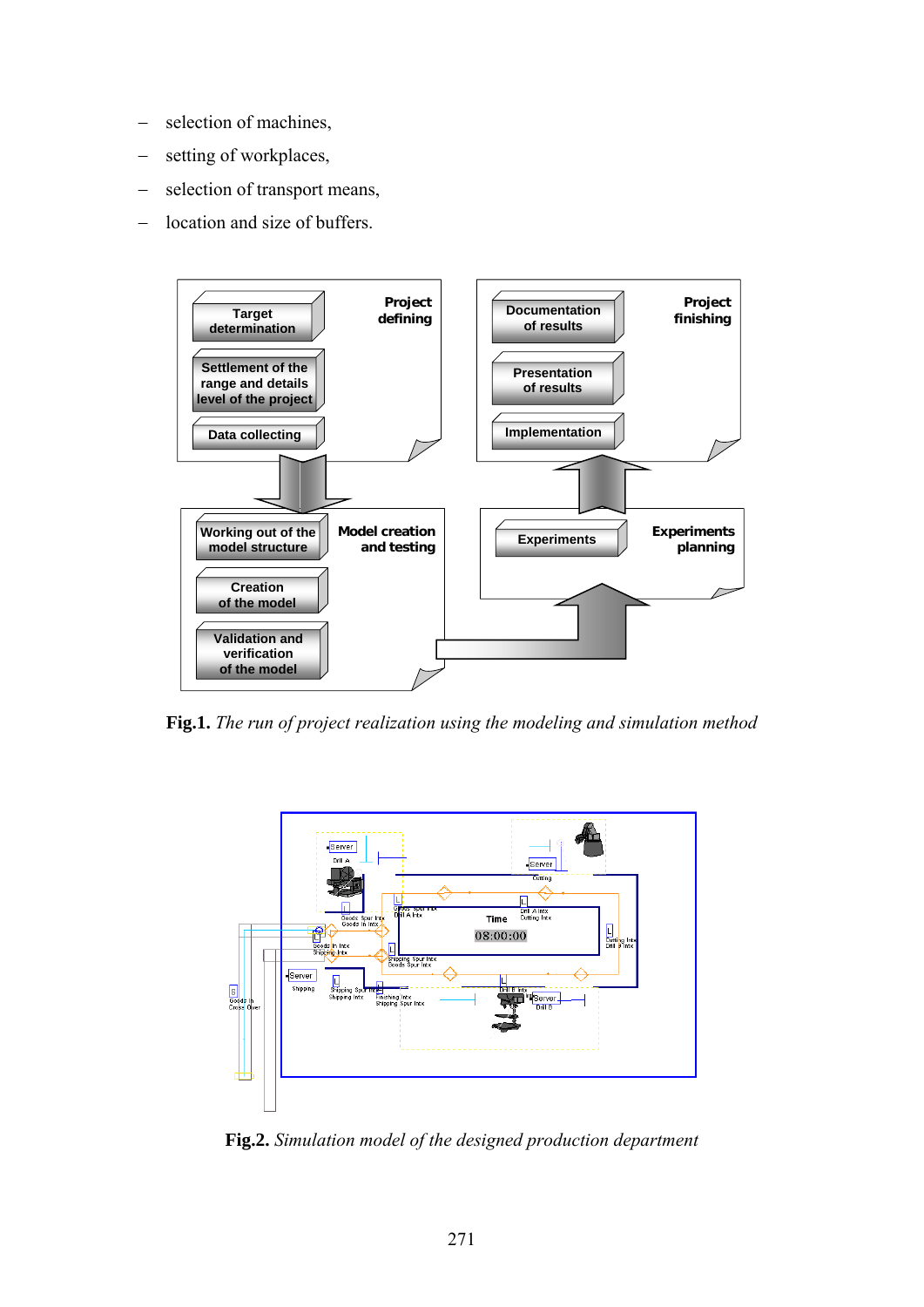In next step it is possible to execute the analysis of working conditions in the designed production department.

### **3. MODELING AND SIMULATION OF EXPANSION OF IMPURITIES**

The question of the dispersion modeling of impurities is the complex problem, exacting earlier defining of the position and intensity of emission sources and defining the kind of emitted substance (the dust, gas, gas reacting with air), and also the fields of air speed inside the modeled area. The source of a part of the input-data can be the simulation model of the designed production system - chosen workplaces being the source of impurities and their location.

The next stages of analyze are presented on the fig.3.



**Fig.3.** *Scheme of the computer model for determining the intensity of impurities emission* 

Before start a computation of the impurities dispersion in a room, it should determine in whole modeled area the field of air speed. How it was already remembered to solution introduced questions, there were used numeric methods. The field of air speed was marked from equations: Naviera - Stokesa, continuity and energy, and equations describer turbulence according to model  $K - \varepsilon$ : the equation of kinetic energy of turbulence and dissipation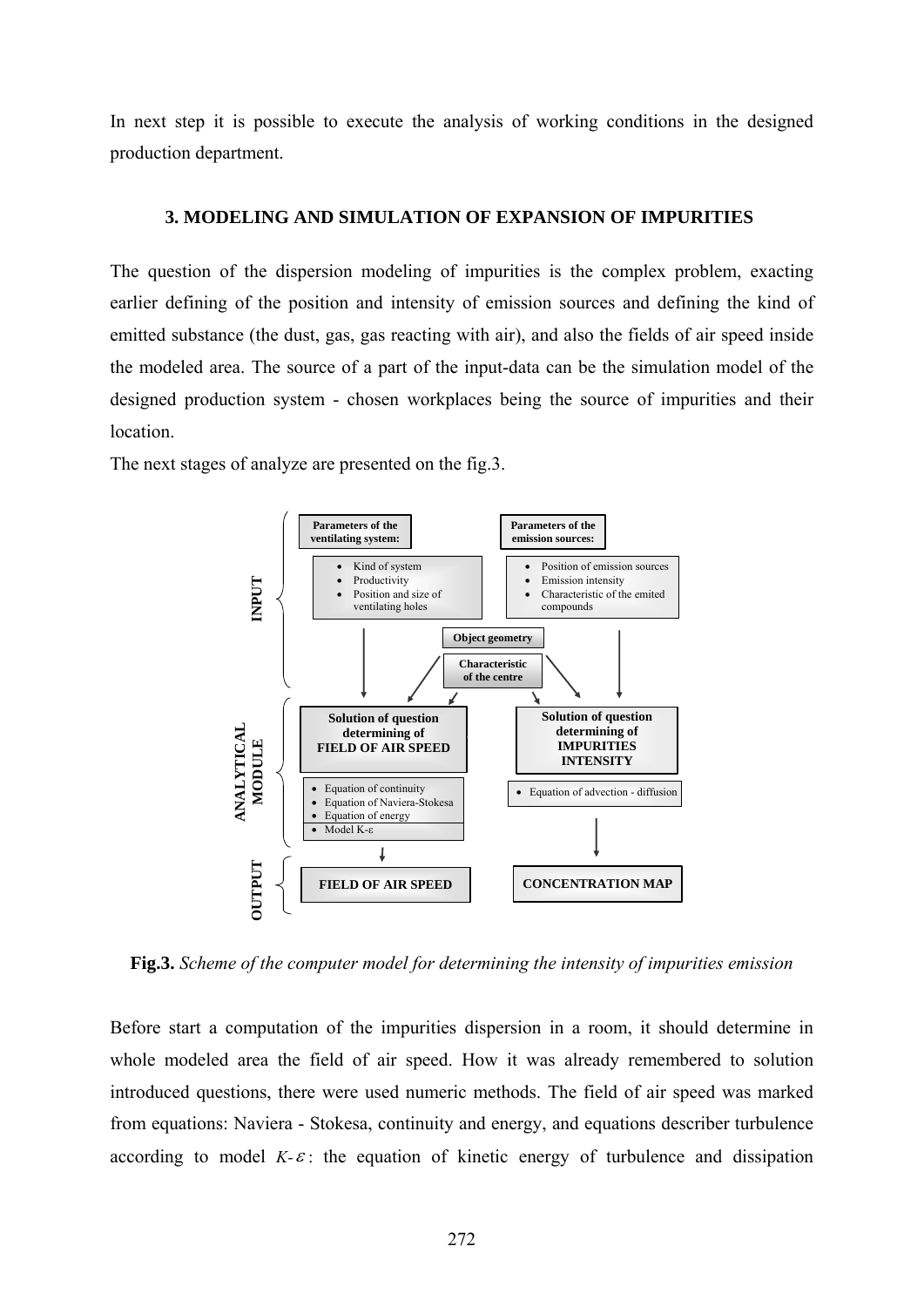turbulence [3,5,6]. For digitizing of the equations there was applied the method of complete volumes [1,2,3].

The production room, where is the designed production department (fig.4) was divided on 1155 rectangular prisms with dimensions  $0.5 \times 0.5 \times 0.5$  m.

There were assumed five intake ventilators, by which the air will be grouted inwards with speed 1,5 m/s (Inlets) and four openings of type Outlets, by which follows the free exchange of the air from and inwards the room. There were not taken into account such openings as doors and windows, because they the most often stay closed and the exchange of air is very small.

All elements of type inlet (the ventilations, fig.4) were situated symmetrically in relation to axis  $0X^{(1)}$  and  $0Y^{(2)}$  on ceiling, and their size was carried out 0,5 m × 0,5 m. On two parallel to axis  $0X^{(1)}$  walls were situated the elements of type Outlets. The height of these elements carried out 0,5 m, and width 1 m.



**Fig.4.** *Position of openings of type Inlets and Outlets in the modeled area* 

In result of computer simulation there was obtained the values of all air velocity components  $U^{(1)}$ ,  $U^{(2)}$ ,  $U^{(3)}$ , in the whole area. The examples of results of calculations present figures 5 and 6.



**Fig.5.** Field of air speed on high  $x^{(3)} = 1,25$  m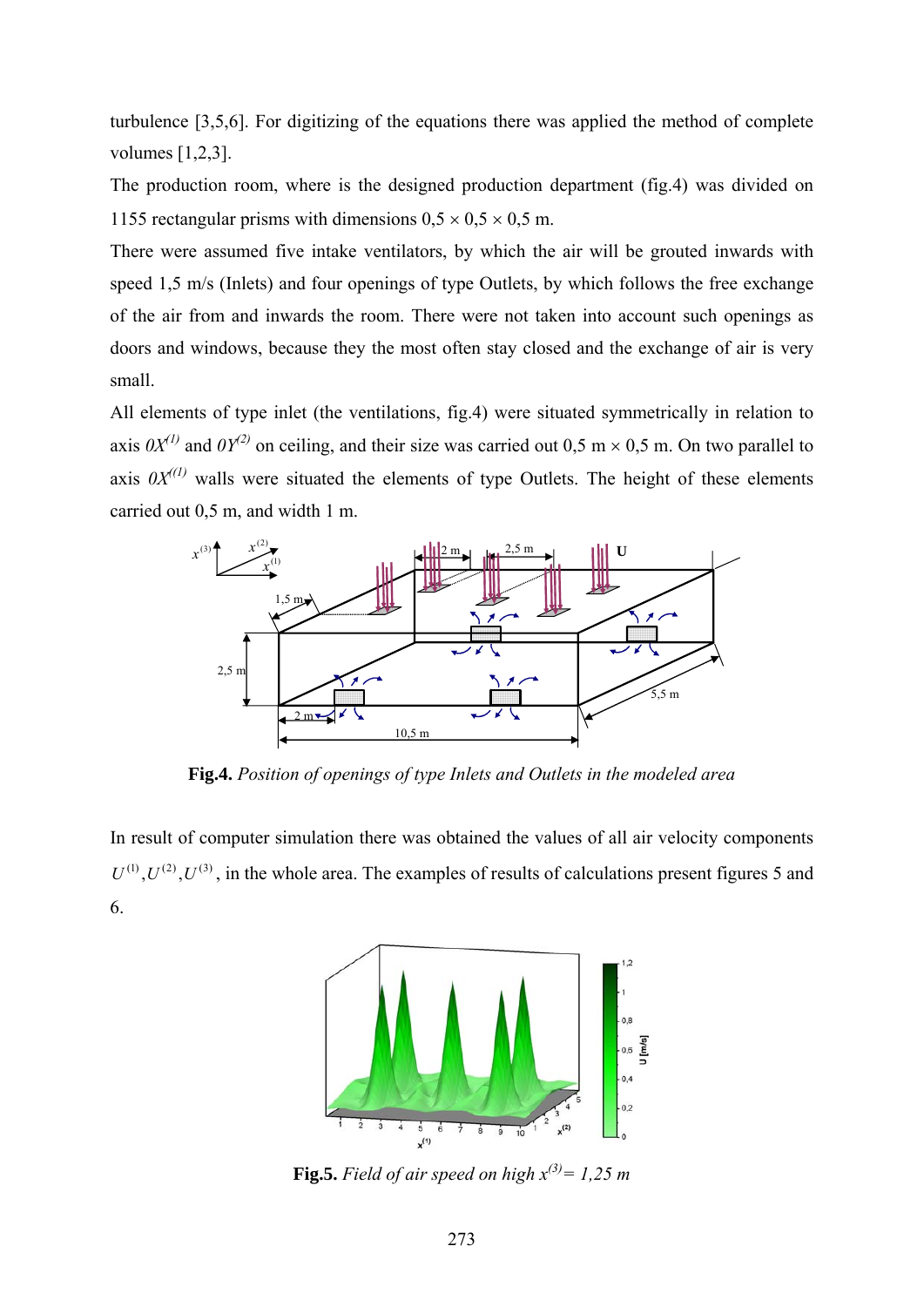

**Fig.6.** Field of air speed for  $x^{(2)} = 0.75$  m

The acquaintance of the velocity component of air and the total speed *U* permits on adaptation in optimum way the workplaces and position of sources of emission according to the comfort of work, and not infrequently to the workers' health.

The application, enabling realization of calculations, which results became partly introduced above, permits on making for different variants of efficiency and position of openings computational experiments. It is possible to conduct quickly testing calculations and their results can be used in the project.

In the modeled closed room are three independent, stationary sources of emission, which intensity carries out 0,8 mg/s. The kind and his degree of toxicity were not analyzed. It was considered the concentrations in the modeled area of impurities with special regard on the workplaces. There were assumed, that emitted substance is a gas and there has not heat radiation during emission. The positions of sources of emission and control points are introduced on the figure 7.



**Fig.7.** *Positions of emission sources and control points* 

Table 1. Coordinates of centers of sources emission and control points

| Object          | $x^{(1)}$<br>[m] | [m]  | $x^{(3)}$<br>[m] |
|-----------------|------------------|------|------------------|
| Source 1        | 2,25             | 3,25 | 0,5              |
| Source 2        | 5,25             | 1,25 | 0,5              |
| Source 3        | 7,75             | 3,75 | 0,5              |
| Control point 1 | 1,25             | 4,25 | 1,25             |
| Control point 2 | 5,25             | 2,75 | 1,25             |
| Control point 3 | 8,75             | 0,75 | $\frac{25}{2}$   |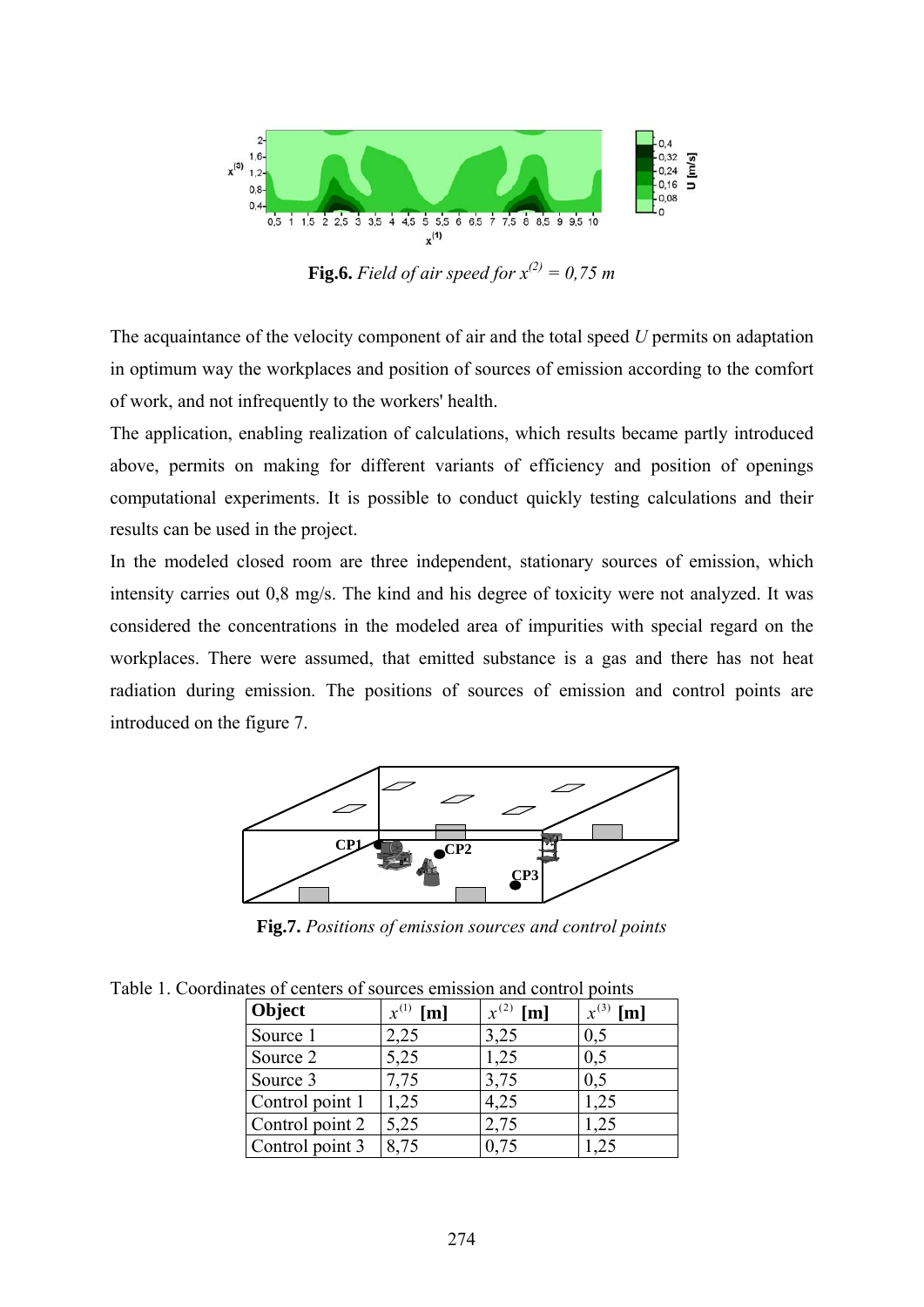It is proper to notice that source 1 is below one of openings intake ventilator (coordinates of the centre:  $x^{(1)} = 2,25$ m,  $x^{(2)} = 3,75$ ,  $x^{(3)} = 2,5$ ), and the second control point is below central intake ventilator. In these points "deflation" will be the most perceptible. Equally important how the position of emission sources, or looking with different perspective, from control points, in relation to openings intake ventilator is their distance from openings of type Outlet and the position regard the emission sources and control points.



**Fig.8.** *The layout of average impurities concentrations on high 1,25m; S1, S2, S3 mark the next control points; Z1, Z2, Z3 - the source of emission* 

The simulation was carried out in time  $t = 300$  s. On the figure 8 is introduced the average concentrations of impurities in the modeled area on high 1,25m. It is possible to notice influence of both "outlets " and "inlets" on the layout of impurities concentrations.

How it results from introduced data, the smallest values of concentrations, it is possible to observe in near of point S3. This control point is the best situated under regard of risk on working of emitted compounds. It is particularly important, in case, when impurities are harmful substances, influencing toxically on worker.

#### **4. CONCLUSIONS**

The modeling and simulation of production processes becomes more and more important helping technique for designing of a new manufacturing system. It makes possible tracing of the production functioning and detection the weak points yet before actuation of the production. It exists series of simulating programs enabling the analysis of different aspects of the production systems functioning (e.g. ARENA, Quest, Simple++ - applications for modeling and simulation of manufacturing processes; Star CD, Fluent or own program FVMod - applications for the air quality modeling). On the basis of simulation results it is possible to draw conclusions about designed system, to propose improvements, which can be